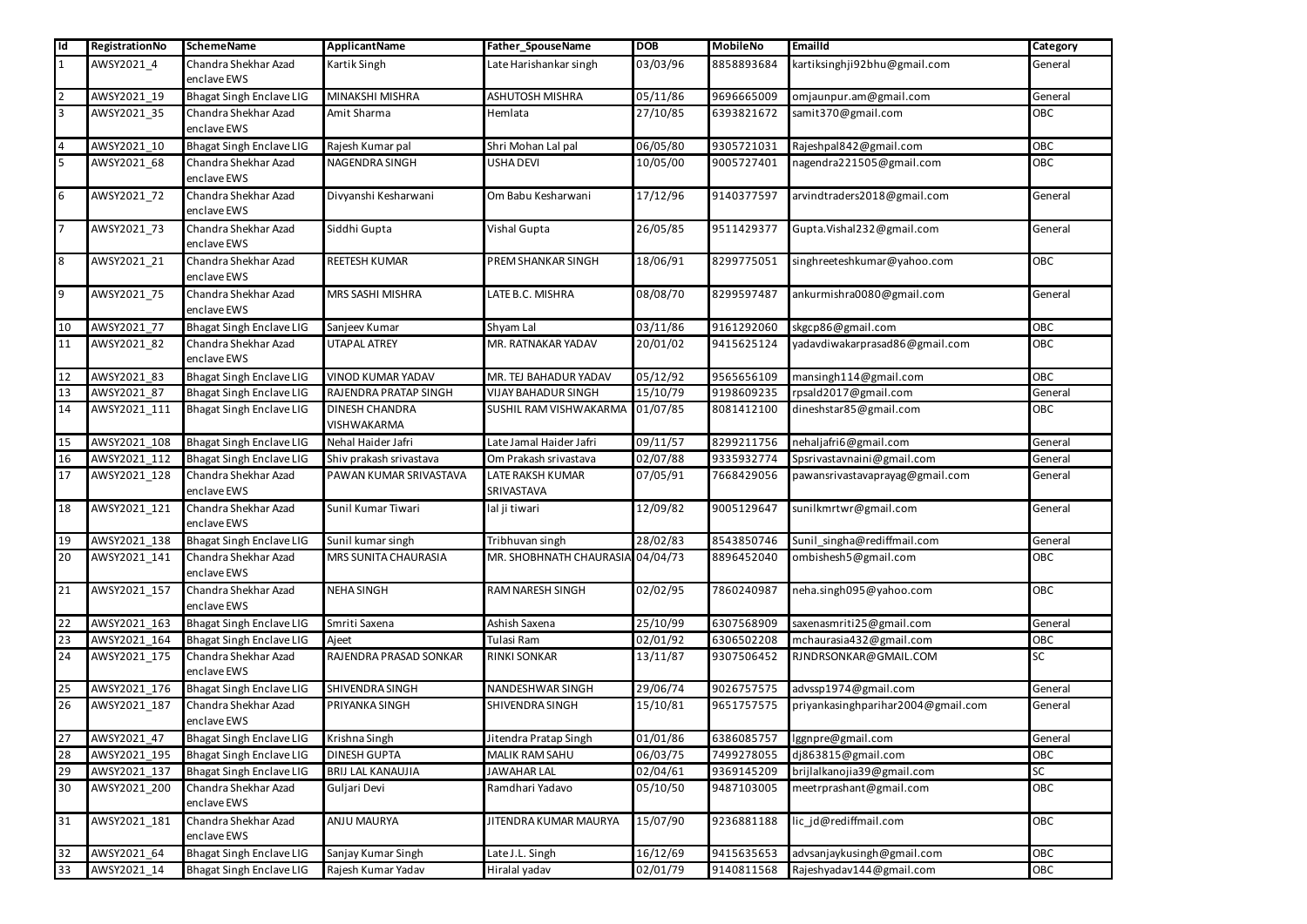| lld | RegistrationNo | <b>SchemeName</b>                   | ApplicantName           | Father_SpouseName                    | <b>DOB</b> | <b>MobileNo</b> | <b>EmailId</b>                     | Category  |
|-----|----------------|-------------------------------------|-------------------------|--------------------------------------|------------|-----------------|------------------------------------|-----------|
| 34  | AWSY2021_37    | <b>Bhagat Singh Enclave LIG</b>     | Prashant Kumar Gupta    | S/O Sangam Lal Gupta                 | 08/10/89   | 8408988890      | Prashantkumar.gupta@hotmail.com    | OBC       |
| 35  | AWSY2021 53    | <b>Bhagat Singh Enclave LIG</b>     | <b>MAYANK MITTAL</b>    | <b>SANJAY MITTAL</b>                 | 05/09/95   | 9559879937      | mittalmayank909@gmail.com          | General   |
| 36  | AWSY2021_50    | Chandra Shekhar Azad<br>enclave EWS | Anirudh Kumar Yadav     | Ram Dhan Yadav                       | 13/02/78   | 9871147807      | aniurdh@gmail.com                  | OBC       |
| 37  | AWSY2021_247   | Chandra Shekhar Azad<br>enclave EWS | ARVIND KUMAR OJHA       | SACHCHIDANAND OJHA                   | 09/06/83   | 9582503671      | Sundram.studio@gmail.com           | General   |
| 38  | AWSY2021_26    | <b>Bhagat Singh Enclave LIG</b>     | Seems Singh             | W/O Surendra Singh                   | 15/11/76   | 7087427776      | singhs76@rediffmail.com            | OBC       |
| 39  | AWSY2021_34    | <b>Bhagat Singh Enclave LIG</b>     | Surendra Singh          | S/O Ram Gopal Singh                  | 13/03/76   | 9839808250      | kpmv161@gmail.com                  | OBC       |
| 40  | AWSY2021_167   | <b>Bhagat Singh Enclave LIG</b>     | <b>MRS REKHA PAL</b>    | RAJESH KUMAR PAL                     | 25/08/88   | 9696748999      | rekhapal842@gmail.com              | OBC       |
| 41  | AWSY2021_197   | Chandra Shekhar Azad<br>enclave EWS | <b>RAKESH KUMAR</b>     | <b>MOHAN LAL</b>                     | 10/11/89   | 7310426350      | rakeshsagar.kumar@gmail.com        | SC        |
| 42  | AWSY2021_246   | Chandra Shekhar Azad<br>enclave EWS | Anup Swarnkar           | Dashrath lal Swarnkar                | 03/12/92   | 8707385545      | anupswarnkar84000087@gmail.com     | OBC       |
| 43  | AWSY2021_253   | Bhagat Singh Enclave LIG            | PIYUSH KUMAR SRIVASTAVA | <b>AVINASH CHANDRA</b><br>SRIVASTAVA | 27/07/81   | 9670700033      | srivastava.piyush41@gmail.com      | General   |
| 44  | AWSY2021_52    | Chandra Shekhar Azad<br>enclave EWS | Ambika Gupta            | Syamber Prasad                       | 01/07/93   | 7007678430      | csamit786@gmail.com                | OBC       |
| 45  | AWSY2021_169   | Chandra Shekhar Azad<br>enclave EWS | Jyoti Gupta             | <b>Ganesh Prasad Gupta</b>           | 05/07/77   | 9260923800      | ittvmannvkesharwani54470@gmail.com | General   |
| 46  | AWSY2021_255   | <b>Bhagat Singh Enclave LIG</b>     | <b>SANTOSH KUMAR</b>    | <b>HEERA LAL</b>                     | 14/10/83   | 9696085846      | rishabhrs2011@gmail.com            | OBC       |
| 47  | AWSY2021_172   | Chandra Shekhar Azad<br>enclave EWS | Pinki                   | Ram Avtar                            | 10/02/96   | 9415608790      | rajesh608790@gmail.com             | SC        |
| 48  | AWSY2021_257   | Chandra Shekhar Azad<br>enclave EWS | LAKSHMEE YADAV          | <b>UDAYRAJ YADAV</b>                 | 27/03/96   | 9936197125      | shivy256@gmail.com                 | OBC       |
| 49  | AWSY2021_237   | Chandra Shekhar Azad<br>enclave EWS | PRAVESH THAPA           | PURAN BAHADUR THAPA                  | 01/06/81   | 9793464028      | deepaksrivastava07@gmail.com       | General   |
| 50  | AWSY2021_49    | Chandra Shekhar Azad<br>enclave EWS | Lal Chandra             | Doodh Nath                           | 16/08/81   | 7860872077      | lal81chandr@gmail.com              | OBC       |
| 51  | AWSY2021 199   | Chandra Shekhar Azad<br>enclave EWS | <b>MEENA MISHRA</b>     | AMRENDRA PRATAP MISHRA 16/08/52      |            | 6391805991      | vipulesh.t@gmail.com               | General   |
| 52  | AWSY2021_131   | Chandra Shekhar Azad<br>enclave EWS | <b>SACHIN NISHAD</b>    | MR. ANIL NISHAD                      | 01/08/96   | 8687295342      | sachinnishad121@gmail.com          | OBC       |
| 53  | AWSY2021_212   | Chandra Shekhar Azad<br>enclave EWS | Shubham Singh Yadav     | Ram Prasad Yadav                     | 02/11/02   | 9369631715      | shubhamsinghyadav924@gmail.com     | OBC       |
| 54  | AWSY2021_81    | <b>Bhagat Singh Enclave LIG</b>     | AKASH KUMAR SONKAR      | <b>LAXMAN KUMAR SONKAR</b>           | 24/02/91   | 8874557700      | amarks.0220@gmail.com              | <b>SC</b> |
| 55  | AWSY2021_132   | Chandra Shekhar Azad<br>enclave EWS | MANIK CHAND RAWAT       | MR.                                  | 12/05/80   | 7668658340      | manikrawat1592@gmail.com           | OBC       |
| 56  | AWSY2021_268   | Chandra Shekhar Azad<br>enclave EWS | ANJANI KUMAR TIWARI     | <b>RAM MURTI TIWARI</b>              | 02/07/90   | 7983232929      | rkttiwari197@gmail.com             | General   |
| 57  | AWSY2021_174   | Chandra Shekhar Azad<br>enclave EWS | NITESH KUMAR SRIVASTAVA | A K SRIVASTAVA                       | 23/05/82   | 9450590089      | kumnit2329@gmail.com               | General   |
| 58  | AWSY2021_275   | Chandra Shekhar Azad<br>enclave EWS | Pratibha Dubey          | Deepak Kumar Mishra                  | 06/03/93   | 8218653241      | dkmisra01@gmail.com                | General   |
| 59  | AWSY2021_145   | <b>Bhagat Singh Enclave LIG</b>     | SHWETA KUSHWAHA         | ANUBHAV KUSHWAHA                     | 11/11/86   | 9919710772      | anubhav777999@gmail.com            | OBC       |
| 60  | AWSY2021_277   | Chandra Shekhar Azad<br>enclave EWS | Shikha Arun Singh       | Arun Singh                           | 01/01/95   | 8806358306      | saritasingh55240@gmail.com         | General   |
| 61  | AWSY2021_196   | Chandra Shekhar Azad<br>enclave EWS | PADMAVATI               | SHEETLA PRASAD VAISHYA               | 01/01/85   | 9899262209      | vijayallahabad89@gmail.com         | General   |
| 62  | AWSY2021_286   | Chandra Shekhar Azad<br>enclave EWS | LAXMI AGRAHARI          | ASHISH KUMAR AGRAHARI                | 25/12/88   | 9899689380      | agrahari.ashish@gmail.com          | General   |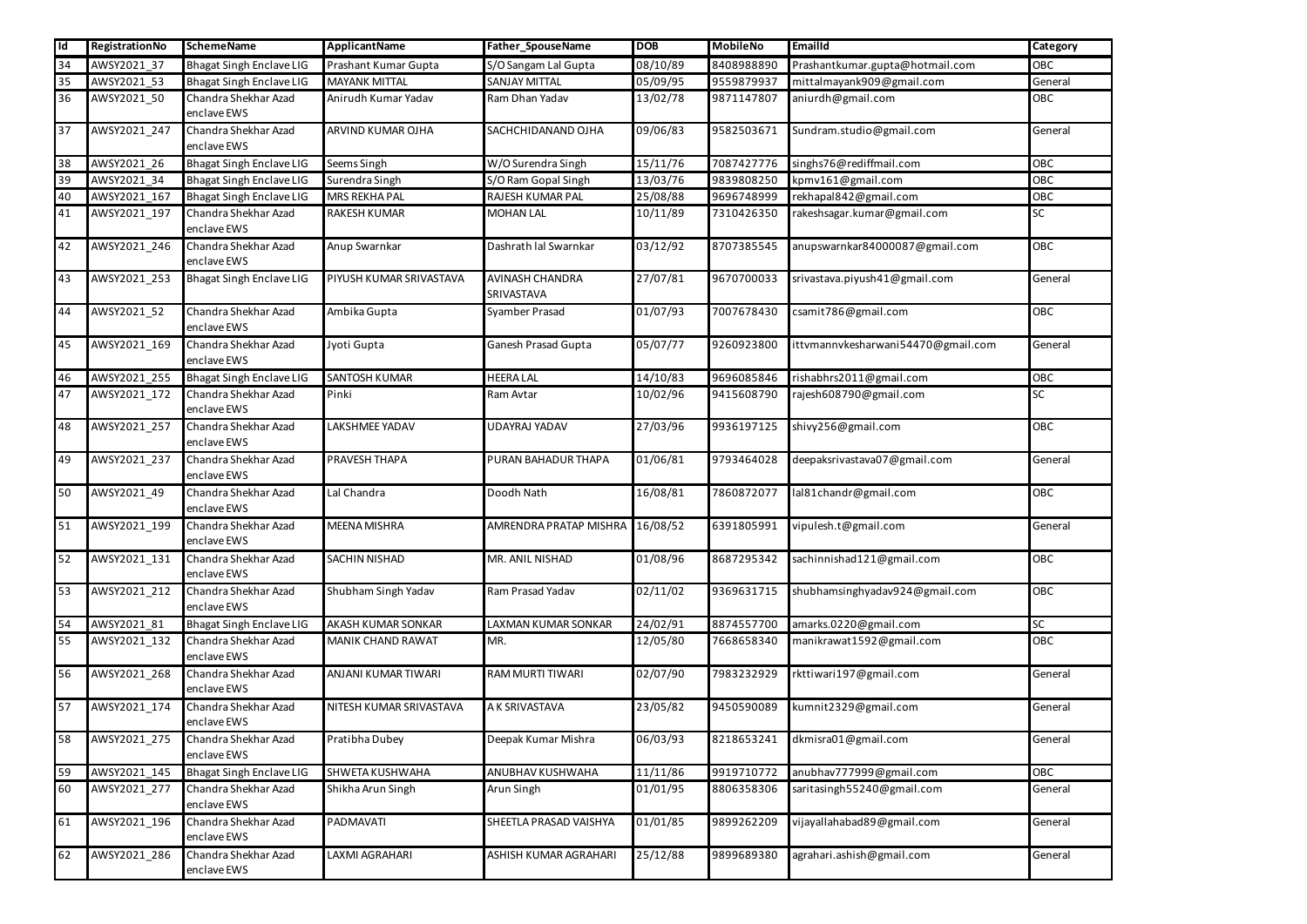| Id | RegistrationNo | <b>SchemeName</b>                   | <b>ApplicantName</b>      | Father_SpouseName                    | <b>DOB</b> | <b>MobileNo</b> | Emailld                        | Category   |
|----|----------------|-------------------------------------|---------------------------|--------------------------------------|------------|-----------------|--------------------------------|------------|
| 63 | AWSY2021_291   | <b>Bhagat Singh Enclave LIG</b>     | Amrita Devi               | Pawan Tiwari                         | 02/08/81   | 8887570655      | skchistory@gmail.com           | General    |
| 64 | AWSY2021_55    | <b>Bhagat Singh Enclave LIG</b>     | Aarti Gupta               | Umesh Prasad Gupta                   | 06/05/88   | 9956879633      | manojprinters.ug@gmail.com     | OBC        |
| 65 | AWSY2021_299   | <b>Bhagat Singh Enclave LIG</b>     | Sharad kumar Pandey       | Awadh Narayan Pandey                 | 01/07/97   | 9452881512      | sharad12pandey@gmail.com       | General    |
| 66 | AWSY2021_304   | Chandra Shekhar Azad<br>enclave EWS | Saurabh shukla            | Dinesh chandra shukla                | 18/10/95   | 9005555502      | saurabhshukla1994@gmail.com    | General    |
| 67 | AWSY2021_192   | <b>Bhagat Singh Enclave LIG</b>     | <b>Vipul Singh</b>        | Mahendra narayan singh               | 14/02/92   | 9838852436      | Vipulromy44@gmail.com          | General    |
| 68 | AWSY2021_308   | <b>Bhagat Singh Enclave LIG</b>     | Anjulata Singh            | Ajay Kumar Singh                     | 15/01/69   | 7897881423      | officialajay.989@gmail.com     | General    |
| 69 | AWSY2021_319   | Chandra Shekhar Azad<br>enclave EWS | Ramdhari Yadav            | Vijay Bahadur Yadav                  | 03/11/49   | 7068845343      | prashantranjanjebanl@gmail.com | OBC        |
| 70 | AWSY2021_332   | Chandra Shekhar Azad<br>enclave EWS | <b>GYAN PRAKASH</b>       | ASHOK KUMAR SRIVASTAVA               | 01/07/90   | 7380458094      | prakashgyan24577@gmail.com     | General    |
| 71 | AWSY2021 248   | Chandra Shekhar Azad<br>enclave EWS | NIRANJAN LAL VARMA        | LAKHAN LAL VARMA                     | 03/07/66   | 9936172565      | n.lvarma6103@gmail.com         | OBC        |
| 72 | AWSY2021_198   | Chandra Shekhar Azad<br>enclave EWS | RADHA DEVI                | LATE UMESH KUMAR                     | 18/01/89   | 7355065634      | mannatsingh100@gmail.com       | <b>SC</b>  |
| 73 | AWSY2021_335   | <b>Bhagat Singh Enclave LIG</b>     | <b>UMESH PRASAD GUPTA</b> | MAHAVEER PRASAD                      | 01/07/77   | 9335144304      | imcryptoakhil@gmail.com        | OBC        |
| 74 | AWSY2021_336   | Chandra Shekhar Azad<br>enclave EWS | <b>AKHILESH GUPTA</b>     | <b>MAHAVEER GUPTA</b>                | 20/11/92   | 7007364935      | akhilesaya1@gmail.com          | <b>OBC</b> |
| 75 | AWSY2021_340   | <b>Bhagat Singh Enclave LIG</b>     | <b>SHASHI PRAKASH RAI</b> | <b>BRIJ BHANU RAI</b>                | 18/10/85   | 9696856102      | shashiprakashrai1@gmail.com    | General    |
| 76 | AWSY2021_179   | Chandra Shekhar Azad<br>enclave EWS | Juhi Ahuja                | Chandra Prakash Ahuja                | 18/10/88   | 9651495092      | juhiahuja2015@gmail.com        | General    |
| 77 | AWSY2021_342   | <b>Bhagat Singh Enclave LIG</b>     | RAJBALA SINGH             | <b>BRIJRAJ SINGH</b>                 | 30/04/93   | 9140240978      | rajbalasingh024@gmail.com      | General    |
| 78 | AWSY2021_158   | Chandra Shekhar Azad<br>enclave EWS | Pawan Kumar Singh         | Hub Narayan Singh                    | 05/06/91   | 9579052497      | Pawanmintusingh0@gmail.com     | General    |
| 79 | AWSY2021_350   | <b>Bhagat Singh Enclave LIG</b>     | Deepa Gupta               | Mahaveer Prasad Gupta                | 08/08/96   | 9590548251      | mukeshgupta288@gmail.com       | OBC        |
| 80 | AWSY2021_349   | Chandra Shekhar Azad<br>enclave EWS | Anupama Pandey Srivastava | Rihanshu srivastava                  | 09/08/98   | 8887645934      | rihanshu27@gmail.com           | General    |
| 81 | AWSY2021_182   | Chandra Shekhar Azad<br>enclave EWS | Raj Dulari                | Kapil Kumar                          | 01/01/86   | 9919230714      | brijendra44@gmail.com          | OBC        |
| 82 | AWSY2021_209   | Chandra Shekhar Azad<br>enclave EWS | Jayshree                  | Abhay Sati Chandra                   | 15/07/91   | 7379012272      | abslovejay@gmail.com           | <b>SC</b>  |
| 83 | AWSY2021_351   | <b>Bhagat Singh Enclave LIG</b>     | Sanjay Singh              | Ram Sunder Singh                     | 10/05/88   | 9528072283      | Singh.sansun.sanjay2@gmail.com | OBC        |
| 84 | AWSY2021_358   | Chandra Shekhar Azad<br>enclave EWS | Akanksha Devi             | Mahendra Kumar pandey                | 12/07/95   | 9389893929      | sscnb906@gmail.com             | General    |
| 85 | AWSY2021_357   | Chandra Shekhar Azad<br>enclave EWS | Khushbu Maurya            | Siyaram Maurya                       | 08/02/94   | 9636388022      | Gyan.janu@gmail.com            | OBC        |
| 86 | AWSY2021_326   | Chandra Shekhar Azad<br>enclave EWS | Ram singh                 | Hanumat singh                        | 20/05/78   | 9918876571      | ramsingh99188@gmail.com        | General    |
| 87 | AWSY2021_136   | Chandra Shekhar Azad<br>enclave EWS | Raj kumari yadav          | Anil kumar yadav                     | 10/09/95   | 9889971007      | rameshfishcity@gmail.com       | OBC        |
| 88 | AWSY2021_362   | Chandra Shekhar Azad<br>enclave EWS | RUPESH KUMAR JAISWAL      | CHHOTELAL JAISWAL                    | 20/02/80   | 9838969287      | anilsrivastavanice@gmail.com   | OBC        |
| 89 | AWSY2021_235   | <b>Bhagat Singh Enclave LIG</b>     | <b>PRADEEP SINGH</b>      | <b>ASHOK SINGH</b>                   | 07/11/81   | 8081284401      | zpradeepthakur@gmail.com       | General    |
| 90 | AWSY2021_364   | <b>Bhagat Singh Enclave LIG</b>     | VINAY KUMAR SINGH         | <b>RANJIT SINGH</b>                  | 10/07/78   | 9956845446      | vksingh9004@gmail.com          | General    |
| 91 | AWSY2021_344   | Chandra Shekhar Azad<br>enclave EWS | AASHISH SRIVASTAVA        | SUBHASH CHANDRA<br>SRIVASTAVA        | 02/08/80   | 8318453072      | aashishevp@gmail.com           | General    |
| 92 | AWSY2021_365   | Chandra Shekhar Azad<br>enclave EWS | <b>RUBY MULLICK</b>       | <b>SURESH CHANDRA</b><br>VISHWAKARMA | 03/05/84   | 9120656949      | schandraexl123@gmail.com       | OBC        |
| 93 | AWSY2021_366   | <b>Bhagat Singh Enclave LIG</b>     | SAIFUL ISLAM              | ABDUL SALAM                          | 20/11/72   | 9451335725      | saiful.speak786@gmail.com      | General    |
| 94 | AWSY2021_240   | <b>Bhagat Singh Enclave LIG</b>     | Krishna kumar yadav       | Suresh chand yadav                   | 25/03/95   | 8418986881      | Kkyadav143yadav@gmail.com      | OBC        |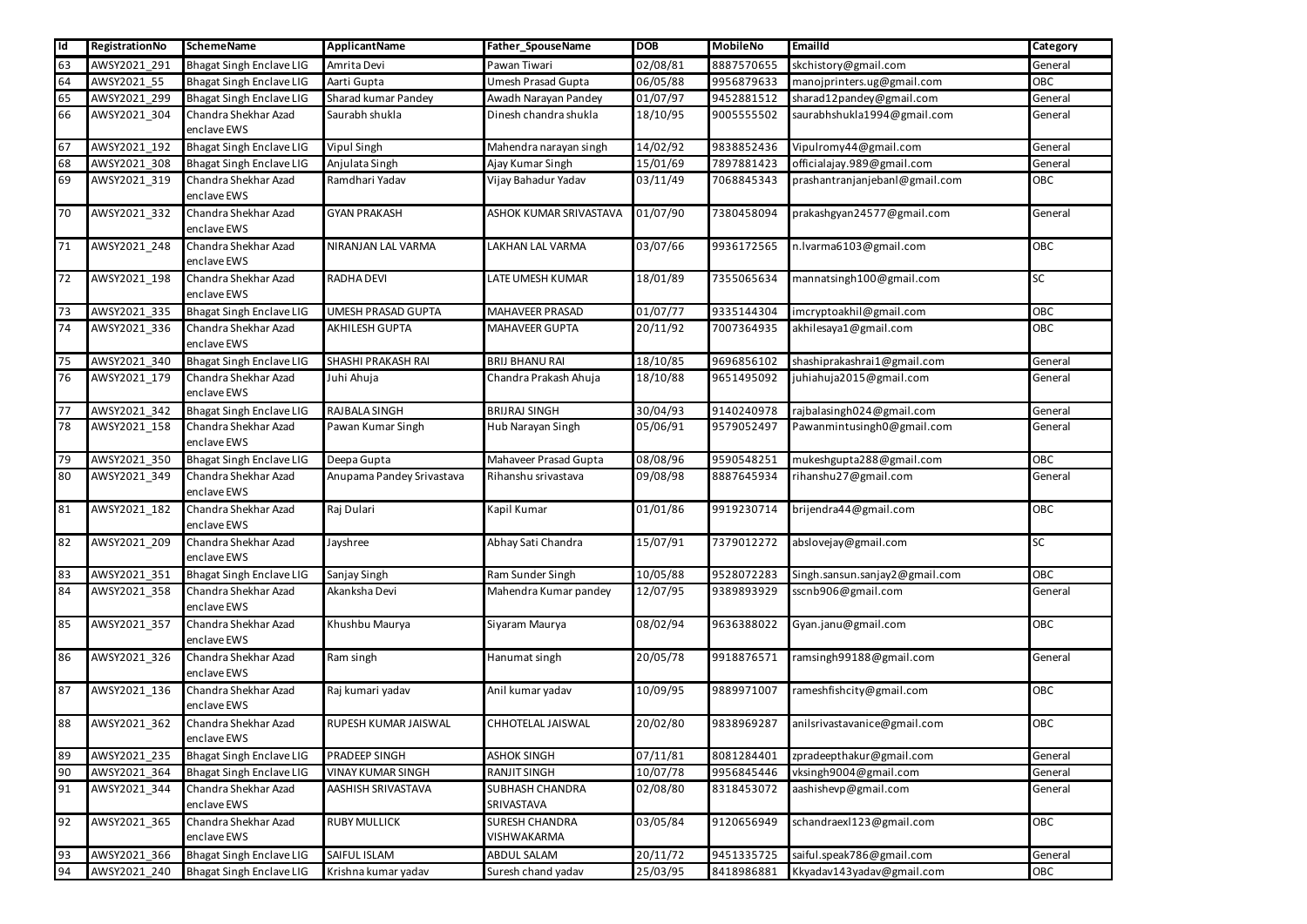| l Id | RegistrationNo | <b>SchemeName</b>                   | ApplicantName             | Father_SpouseName                        | <b>DOB</b> | <b>MobileNo</b> | Emailld                         | <b>Category</b> |
|------|----------------|-------------------------------------|---------------------------|------------------------------------------|------------|-----------------|---------------------------------|-----------------|
| 95   | AWSY2021_371   | Chandra Shekhar Azad<br>enclave EWS | <b>SANTOSH YADAV</b>      | DAYARAM YADAV                            | 25/01/92   | 9795931852      | rajeshyadav.ry20@gmail.com      | OBC             |
| 96   | AWSY2021_374   | Chandra Shekhar Azad<br>enclave EWS | TAUKEER AHMED ANSARI      | MOHD MUSLIM ANSARI                       | 20/08/87   | 9004434845      | nik.rtaukeer@gmail.com          | <b>OBC</b>      |
| 97   | AWSY2021 375   | Chandra Shekhar Azad<br>enclave EWS | <b>SADAF TABASSUM</b>     | <b>MERAJ AHMAD</b>                       | 01/01/91   | 8175951418      | merajahmad1382@gmail.com        | <b>OBC</b>      |
| 98   | AWSY2021_377   | Chandra Shekhar Azad<br>enclave EWS | SADHANA VISHWAKARMA       | <b>UMESH CHAND</b><br>VISHWAKARMA        | 12/06/74   | 9169829467      | sadhanasharma1088@gmail.com     | OBC             |
| 99   | AWSY2021_265   | Chandra Shekhar Azad<br>enclave EWS | Prashant Kumar            | Ramesh Chandra                           | 12/10/95   | 7379080008      | 7379prashant@gmail.com          | SC              |
| 100  | AWSY2021_390   | <b>Bhagat Singh Enclave LIG</b>     | <b>MALTI YADAV</b>        | DINESH KUMAR YADAV                       | 01/05/82   | 9140235129      | dineshyadavaye@gmail.com        | OBC             |
| 101  | AWSY2021_391   | Chandra Shekhar Azad<br>enclave EWS | <b>HEMANT KUMAR</b>       | <b>ANAND</b>                             | 01/07/92   | 9956588247      | anandkumaruped@gmail.com        | SC              |
| 102  | AWSY2021_392   | Chandra Shekhar Azad<br>enclave EWS | <b>SUJEET KUMAR YADAV</b> | <b>BIRENDER YADAV</b>                    | 15/09/90   | 9838521222      | sujeetkyadav@gmail.com          | OBC             |
| 103  | AWSY2021_393   | Chandra Shekhar Azad<br>enclave EWS | <b>MUSKAAN</b>            | <b>RAMESH KUMAR</b>                      | 22/06/87   | 8542888635      | rk3843355@gmail.com             | SC              |
| 104  | AWSY2021_394   | Chandra Shekhar Azad<br>enclave EWS | <b>ABHISHEK KANSAL</b>    | <b>SURENDRA KUMAR GUPTA</b>              | 14/09/81   | 9927189435      | abhinavgupta2012@rediffmail.com | General         |
| 105  | AWSY2021_334   | Chandra Shekhar Azad<br>enclave EWS | CHANDRA SHEKHAR NAIR      | <b>RAMAN NAIR</b>                        | 30/09/57   | 8924941113      | rahulnair277@gmail.com          | General         |
| 106  | AWSY2021_396   | Chandra Shekhar Azad<br>enclave EWS | RAJENDRA KUMAR            | <b>BASDEV</b>                            | 13/06/86   | 9956623194      | rajendra.raju9956@gmail.com     | SC              |
| 107  | AWSY2021 156   | Chandra Shekhar Azad<br>enclave EWS | AMAN VISHWAKARMA          | RAJENDRA KUMAR<br><b>VISHWAKARMA</b>     | 17/04/95   | 8400949514      | vaman7119@gmail.com             | OBC             |
| 108  | AWSY2021_363   | Chandra Shekhar Azad<br>enclave EWS | Anil kumar jaiswal        | Amarnath jaiswal                         | 08/04/85   | 9696159494      | anil.unite786@gmail.com         | OBC             |
| 109  | AWSY2021 42    | Chandra Shekhar Azad<br>enclave EWS | PRIYANKA MAURYA           | <b>VIRENDRA SHANKAR</b><br><b>MAURYA</b> | 03/02/98   | 9936282064      | virendrakumarjul@gmail.com      | OBC             |
| 110  | AWSY2021_70    | <b>Bhagat Singh Enclave LIG</b>     | Ram Mohan Asthana         | P C Asthana                              | 03/07/53   | 9889672015      | rajanasthana90@gmail.com        | General         |
| 111  | AWSY2021 124   | Chandra Shekhar Azad<br>enclave EWS | Kanchan keshri            | Vinod keshri                             | 23/12/81   | 9335105219      | realtnrce@gmail.com             | General         |
| 112  | AWSY2021_142   | <b>Bhagat Singh Enclave LIG</b>     | MRS GEETA RAI             | RAKESH KUMAR RAI                         | 01/06/60   | 9839779404      | geetarai.izone@gmail.com        | General         |
| 113  | AWSY2021_140   | <b>Bhagat Singh Enclave LIG</b>     | <b>SHWETA RAI</b>         | RAKESH KUMAR RAI                         | 23/03/93   | 9205653686      | shwetarai.987@gmail.com         | General         |
| 114  | AWSY2021_388   | Chandra Shekhar Azad<br>enclave EWS | Rajesh kumar yadav        | Ram bujharat yadav                       | 20/02/83   | 9415547177      | anilsrivastavanice@gmail.com    | OBC             |
| 115  | AWSY2021_88    | <b>Bhagat Singh Enclave LIG</b>     | Surya Kant Upadhyay       | Radheyshyam Upadhyay                     | 05/08/90   | 9506284020      | upadhyaysurya53@gmail.com       | General         |
| 116  | AWSY2021_86    | <b>Bhagat Singh Enclave LIG</b>     | Rohan Dube                | Rahul Dubey                              | 07/09/96   | 7905722530      | duberohan96@gmail.com           | General         |
| 117  | AWSY2021_173   | Chandra Shekhar Azad<br>enclave EWS | Sachin kumar              | Sushil kumar                             | 01/01/95   | 7985619757      | adhuniksanachar2014@gmail.com   | General         |
| 118  | AWSY2021_439   | Chandra Shekhar Azad<br>enclave EWS | RAMA KAPOOR               | MAHENDRA KAPOOR                          | 10/09/78   | 8917030408      | kapoorpraveen051@gmail.com      | General         |
| 119  | AWSY2021_442   | <b>Bhagat Singh Enclave LIG</b>     | DIVAKAR PRASAD JAISWAL    | JAYNATH JAISWAL                          | 10/12/82   | 7985929947      | diwakerprasadjaiswal@gmail.com  | OBC             |
| 120  | AWSY2021_445   | Chandra Shekhar Azad<br>enclave EWS | SRI DATT JAISWAL          | RAM KUMAR JAISWAL                        | 20/04/82   | 9082101416      | sriduttj@gmail.com              | OBC             |
| 121  | AWSY2021_204   | Bhagat Singh Enclave LIG            | RUPESH SHRIVASTAVA        | JAGDEESH PRASAD<br>SRIVASTAVA            | 05/01/91   | 8887981599      | rupeshramsons10@gmail.com       | General         |
| 122  | AWSY2021_234   | <b>Bhagat Singh Enclave LIG</b>     | VISHVA NATH SHARMA        | LATE MUKUND LAL                          | 09/05/66   | 9935249566      | sharmashristi518@gmail.com      | OBC             |
| 123  | AWSY2021_183   | <b>Bhagat Singh Enclave LIG</b>     | NAMRTA JAISWAL            | <b>VIVEK JAISWAL</b>                     | 07/05/85   | 9236143774      | namrataalld2010@rediffmail.com  | OBC             |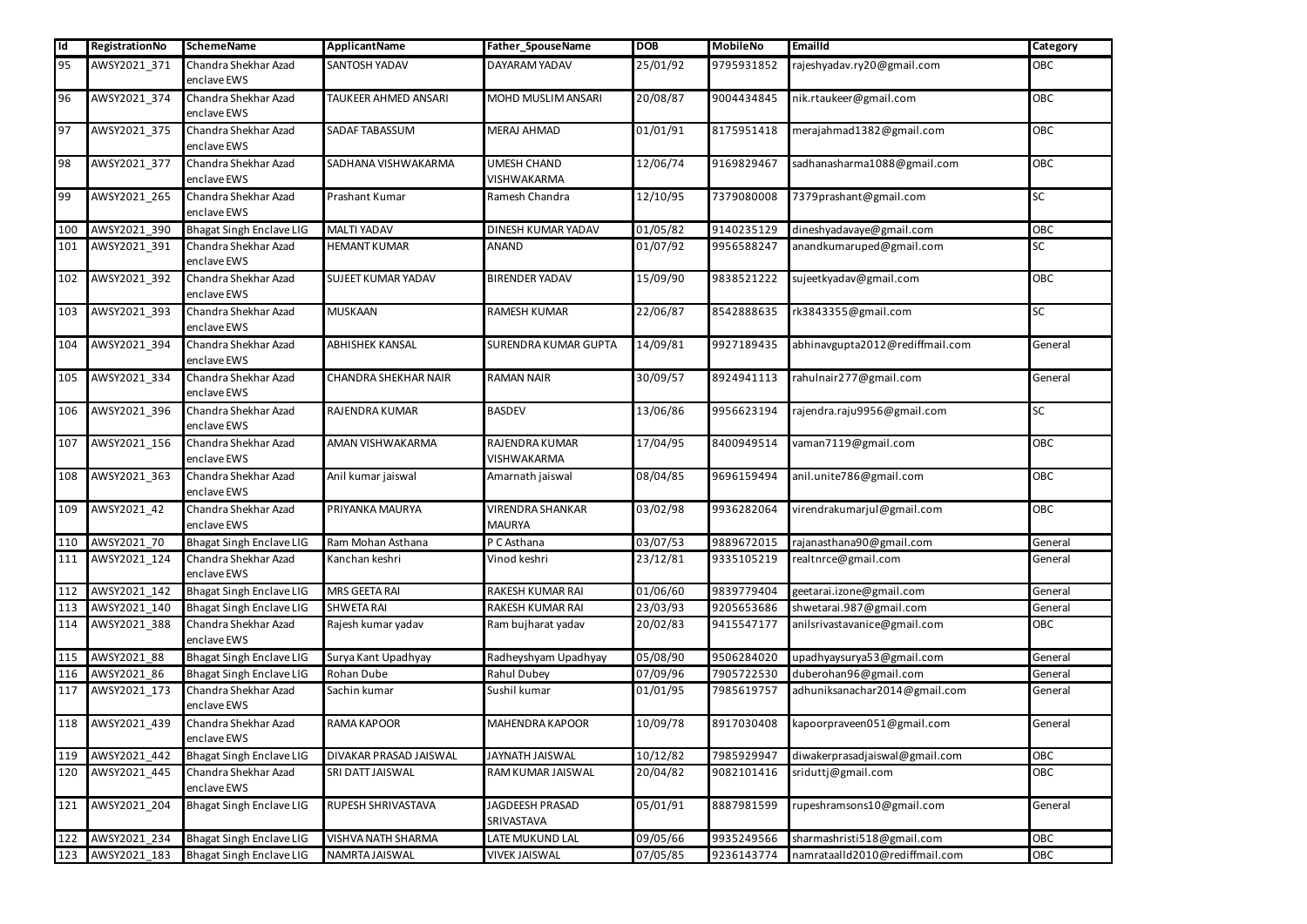| <b>Id</b> | RegistrationNo   | <b>SchemeName</b>                   | ApplicantName             | Father_SpouseName             | <b>DOB</b> | <b>MobileNo</b> | Emailld                           | Category   |
|-----------|------------------|-------------------------------------|---------------------------|-------------------------------|------------|-----------------|-----------------------------------|------------|
| 124       | AWSY2021_171     | Chandra Shekhar Azad<br>enclave EWS | Sapna Mishra              | Jay Shankar Mishra            | 07/05/94   | 8115698604      | msapna921@gmail.com               | General    |
| 125       | AWSY2021_170     | Chandra Shekhar Azad<br>enclave EWS | Rachna Mishra             | Jay Shankar Mishra            | 31/12/91   | 6386474074      | aproadhuniksamachar@gmail.com     | General    |
| 126       | AWSY2021_454     | Chandra Shekhar Azad<br>enclave EWS | SUSHMA GAUTAM             | <b>ANAND KUMAR</b>            | 14/08/89   | 9792038894      | kumarsudheer1986@gmail.com        | SC         |
| 127       | AWSY2021_261     | <b>Bhagat Singh Enclave LIG</b>     | <b>RAHUL SONKAR</b>       | RADHEY SHYAM SONKAR           | 05/07/94   | 7905362226      | rahulsonkar.iitr@gmail.com        | ${\sf SC}$ |
| 128       | AWSY2021_451     | Chandra Shekhar Azad<br>enclave EWS | Rajesh Kumar              | Ram dev                       | 01/01/88   | 9935963267      | rs7782666@gmail.com               | OBC        |
| 129       | AWSY2021_459     | <b>Bhagat Singh Enclave LIG</b>     | <b>SURESH CHANDRA PAL</b> | SANT LAL PAL                  | 28/01/69   | 9956827577      | spal60265@gmail.com               | OBC        |
| 130       | AWSY2021_463     | Chandra Shekhar Azad<br>enclave EWS | Alok Kumar Srivastava     | Anju Srivastava               | 18/11/74   | 9415993528      | alokmaan2009@gmail.com            | General    |
|           | 131 AWSY2021_405 | Chandra Shekhar Azad<br>enclave EWS | Arun kumar gupta          | Ram ji gupta                  | 01/01/83   | 9696483154      | Arunk.gupta0786@gmail.com         | OBC        |
| 132       | AWSY2021_48      | Chandra Shekhar Azad<br>enclave EWS | Ambika Gupta              | Swayamber Prasad              | 01/07/93   | 9473939530      | csamit786@gmail.com               | OBC        |
| 133       | AWSY2021_449     | Chandra Shekhar Azad<br>enclave EWS | <b>FAIZ ALAM ANSARI</b>   | ANWAR ALAM ANSARI             | 09/11/95   | 7905380071      | faizzzalam@gmail.com              | OBC        |
| 134       | AWSY2021_448     | Chandra Shekhar Azad<br>enclave EWS | NASREEN KHAN              | SHAMSUDDIN KHAN               | 01/01/74   | 9369311100      | mohdnoor@gmail.com                | General    |
| 135       | AWSY2021_474     | Chandra Shekhar Azad<br>enclave EWS | RAZIA SIDDQUI             | MOHD YAQUB SIDDQUI            | 10/09/90   | 9389908566      | siddiquif10@gmail.com             | OBC        |
| 136       | AWSY2021_473     | Chandra Shekhar Azad<br>enclave EWS | <b>ARSHAD ALI</b>         | MUNEER AHMAD                  | 07/07/86   | 9580010252      | arshad86ali@gmail.com             | OBC        |
| 137       | AWSY2021_478     | Chandra Shekhar Azad<br>enclave EWS | Abhishek agnihotri        | Nandini                       | 02/07/91   | 9307822688      | abhi.agni.91@gmail.com            | General    |
| 138       | AWSY2021_480     | Chandra Shekhar Azad<br>enclave EWS | <b>SHWETA</b>             | SHYAM SINGH KUSHWAHA          | 09/06/92   | 8081560014      | hksh9692@gmail.com                | OBC        |
|           | 139 AWSY2021 485 | <b>Bhagat Singh Enclave LIG</b>     | Ruchi Mishra              | Suresh Chandra mishra         | 10/06/92   | 7905454191      | mshukla89@gmail.com               | General    |
| 140       | AWSY2021_389     | Chandra Shekhar Azad<br>enclave EWS | Ranjana Singh             | Partap Bahadur Singh          | 04/01/88   | 7800897332      | singhkumar240@gmail.com           | General    |
| 141       | AWSY2021_460     | <b>Bhagat Singh Enclave LIG</b>     | <b>ANSHU SETH</b>         | SHIVA KANT SETH               | 09/03/02   | 7068329811      | anshuseth2000@gmail.com           | OBC        |
| 142       | AWSY2021_461     | <b>Bhagat Singh Enclave LIG</b>     | PRIYANSHU SETH            | SHIVA KANT SETH               | 11/07/01   | 9125494326      | priyanshuseth9125494326@gmail.com | OBC        |
| 143       | AWSY2021_267     | <b>Bhagat Singh Enclave LIG</b>     | Sourabh Singh             | <b>Trilok Singh</b>           | 25/11/01   | 8595496043      | sourabhsingh85954@gmail.com       | OBC        |
| 144       | AWSY2021_490     | <b>Bhagat Singh Enclave LIG</b>     | SANTOSH KUMAR SAROJ       | CHHOTE LAL SAROJ              | 01/04/85   | 8881015731      | virendrakumar3102001@gmail.com    | ${\sf SC}$ |
| 145       | AWSY2021_397     | Chandra Shekhar Azad<br>enclave EWS | Ruchi Jaiswal             | Arun Jaiswal                  | 02/08/74   | 6307204725      | jaiswalruchi77@gmail.com          | OBC        |
| 146       | AWSY2021_227     | <b>Bhagat Singh Enclave LIG</b>     | <b>RINKU SINGH</b>        | SIDHANT KUMAR SINGH           | 22/04/89   | 8765359973      | sidhantsingh05@gmail.com          | General    |
| 147       | AWSY2021_491     | Chandra Shekhar Azad<br>enclave EWS | Nitesh Agnihotri          | Rakesh Agnihotri              | 15/08/93   | 8887824841      | gaganvedd@gmail.com               | General    |
| 148       | AWSY2021_496     | Chandra Shekhar Azad<br>enclave EWS | <b>SUMAN SINGH</b>        | <b>MADAN SINGH</b>            | 16/12/94   | 9696508984      | ssingh01290@gmail.com             | OBC        |
| 149       | AWSY2021_497     | Chandra Shekhar Azad<br>enclave EWS | <b>GEETA DEVI</b>         | LATE AMRIT LAL<br>VISHWAKARMA | 30/12/80   | 9919576811      | shivnath.kushwaha@gmail.com       | OBC        |
| 150       | AWSY2021_498     | <b>Bhagat Singh Enclave LIG</b>     | VANSHIKA RAY              | <b>SUBHASH CHANDRA</b>        | 16/07/92   | 7355640486      | rkjnp9988@gmail.com               | SC         |
| 151       | AWSY2021_499     | Chandra Shekhar Azad<br>enclave EWS | <b>RAM SINGH</b>          | NANHAKU RAM PAL               | 20/05/75   | 9839161876      | shreyash3087@gmail.com            | OBC        |
| 152       | AWSY2021_395     | Chandra Shekhar Azad<br>enclave EWS | Kalpana Pandey            | Gopal Ji Pandey               | 08/07/83   | 9415251073      | Wonderhidaysdestination@gmail.com | General    |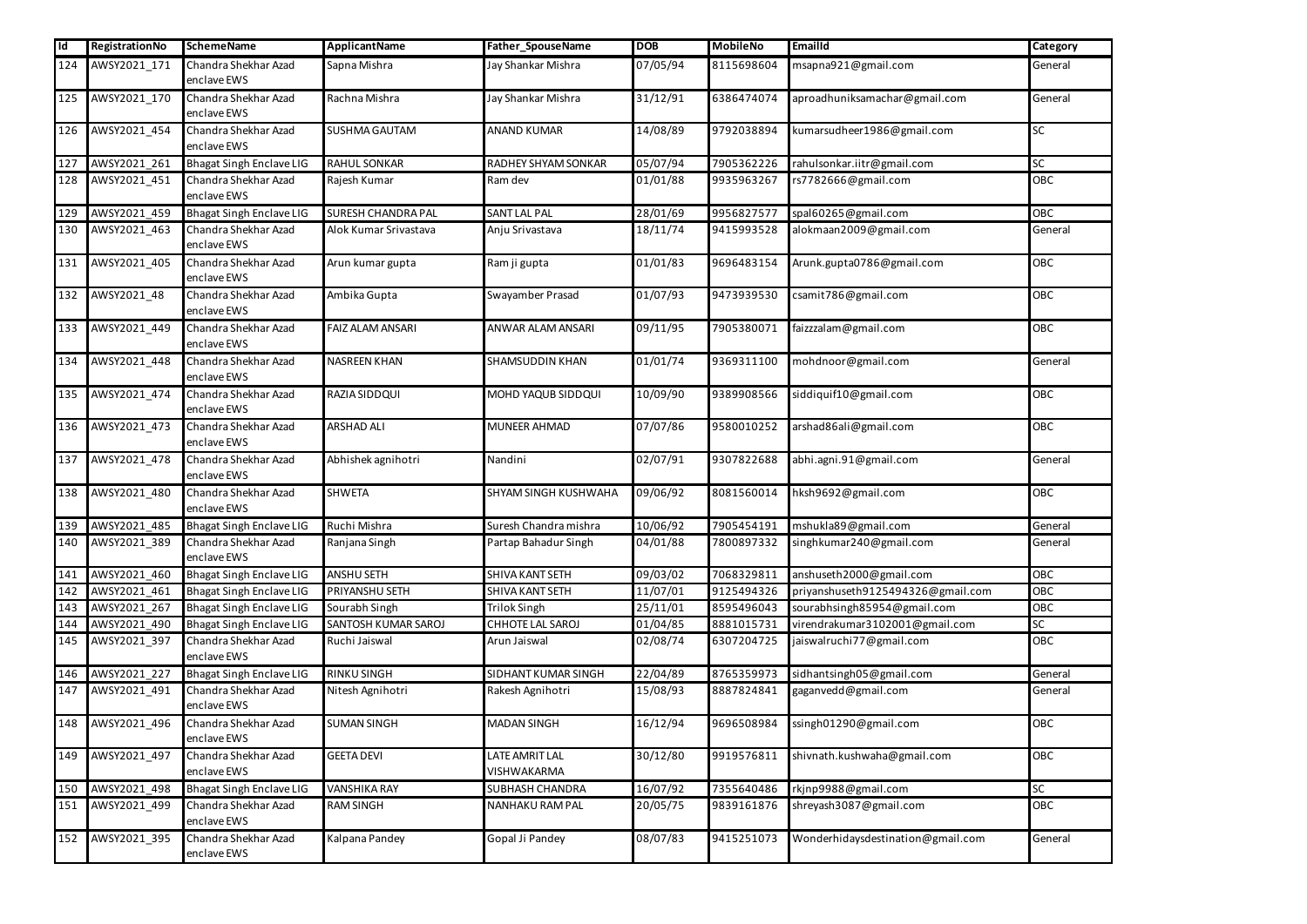| Id  | RegistrationNo   | <b>SchemeName</b>                   | ApplicantName                        | Father_SpouseName                  | <b>DOB</b> | <b>MobileNo</b> | <b>EmailId</b>                 | Category   |
|-----|------------------|-------------------------------------|--------------------------------------|------------------------------------|------------|-----------------|--------------------------------|------------|
| 153 | AWSY2021_479     | Chandra Shekhar Azad<br>enclave EWS | Babban singh yadav Mandhata<br>yadav | Babban singh yadav                 | 28/08/94   | 7860780501      | mandhata1984@yahoo.com         | OBC        |
| 154 | AWSY2021_500     | Chandra Shekhar Azad<br>enclave EWS | Upendra Sahu                         | Thakur Sahu                        | 11/04/78   | 9335534772      | Photoindiaalld@gmail.com       | OBC        |
| 155 | AWSY2021_259     | <b>Bhagat Singh Enclave LIG</b>     | Indra Prakash                        | Kamal Kishore                      | 19/07/79   | 9208303114      | indra.prakash1979@gmail.com    | OBC        |
| 156 | AWSY2021_229     | <b>Bhagat Singh Enclave LIG</b>     | Rina Rai                             | Viveka Nand Rai                    | 04/07/80   | 9839207213      | rai.vivekanand9@gmail.com      | General    |
| 157 | AWSY2021_504     | Chandra Shekhar Azad<br>enclave EWS | Rakesh Kumar Tiwari                  | Rameshwar Prasad Tiwari            | 01/01/73   | 8652378674      | shivomtiwari3184@gmail.com     | General    |
| 158 | AWSY2021_230     | <b>Bhagat Singh Enclave LIG</b>     | Snehlata Rai                         | Navin Kumar Rai                    | 12/06/78   | 9839526154      | navinrai73@gmail.com           | General    |
| 159 | AWSY2021_507     | <b>Bhagat Singh Enclave LIG</b>     | ATUL KUMAR AGRAWAL                   | LATE RADHA RAMAN<br><b>AGRAWAL</b> | 24/08/67   | 9450597852      | gyanbabloo12@gmail.com         | General    |
| 160 | AWSY2021_488     | Chandra Shekhar Azad<br>enclave EWS | <b>NEERAJ KUMAR</b>                  | LATE RAM SUMER                     | 07/02/94   | 9794840965      | neeraj556600@gmail.com         | OBC        |
| 161 | AWSY2021_513     | Chandra Shekhar Azad<br>enclave EWS | SANTOSH KUMAR YADAV                  | RADHESHYAM YADAV                   | 07/08/85   | 8299663496      | santoshkumar.3sy@gmail.com     | OBC        |
| 162 | AWSY2021_515     | Chandra Shekhar Azad<br>enclave EWS | <b>ANCHAL SRIVASTAVA</b>             | JAGDISH PRASAD<br>SRIVASTAVA       | 17/04/98   | 9580288850      | srivastavashantanu34@gmail.com | General    |
| 163 | AWSY2021_74      | Chandra Shekhar Azad<br>enclave EWS | Krishna Sharma                       | Dinesh chand pandey                | 01/01/85   | 7985464937      | Krishnasharma201985@gmail.com  | General    |
| 164 | AWSY2021_441     | Chandra Shekhar Azad<br>enclave EWS | <b>MADAN LAL VIND</b>                | <b>JAVAHIR LAL</b>                 | 01/01/79   | 8652208517      | pentagonprints786@gmail.com    | OBC        |
| 165 | AWSY2021_527     | Chandra Shekhar Azad<br>enclave EWS | <b>UPENDRA KUMAR</b>                 | RAMASHISH KANAUJIYA                | 30/01/87   | 9415613730      | anilkumaralld67@gmail.com      | <b>SC</b>  |
| 166 | AWSY2021_528     | Chandra Shekhar Azad<br>enclave EWS | <b>SAHER KAZMI</b>                   | <b>SUNNY ABBAS</b>                 | 21/09/97   | 9026059178      | sunnyabbas98@gmail.com         | General    |
| 167 | AWSY2021_529     | <b>Bhagat Singh Enclave LIG</b>     | MUKESH KUMAR SINGH                   | RAJENDRA SINGH                     | 28/02/80   | 7376311460      | garvikamzp@gmail.com           | General    |
| 168 | AWSY2021_514     | Chandra Shekhar Azad<br>enclave EWS | <b>VIPIN KUMAR YADAV</b>             | PARAS NATH YADAV                   | 20/10/88   | 8858387532      | vipincuratio786@gmail.com      | OBC        |
|     | 169 AWSY2021 532 | Chandra Shekhar Azad<br>enclave EWS | <b>ABHAY RAJ SINGH</b>               | <b>MOTI LAL</b>                    | 30/12/87   | 6306915584      | abhays@gmail.com               | <b>OBC</b> |
| 170 | AWSY2021_534     | <b>Bhagat Singh Enclave LIG</b>     | SADIYA KARIMI                        | NOOR MOHAMMAD                      | 20/01/88   | 9236560771      | noorhaad2001@gmail.com         | OBC        |
| 171 | AWSY2021_531     | Chandra Shekhar Azad<br>enclave EWS | Atul khanna                          | Om shankar khanna                  | 08/03/62   | 9452231241      | atulkhanna05@gmail.com         | General    |
| 172 | AWSY2021_536     | Chandra Shekhar Azad<br>enclave EWS | <b>ANTIMA MISHRA</b>                 | SHIVAKANT MISHRA                   | 01/01/93   | 9140712629      | crpfshivakantmishra@gmail.com  | General    |
| 173 | AWSY2021_537     | Chandra Shekhar Azad<br>enclave EWS | <b>BINDU YADAV</b>                   | ABHAY RAJ SINGH                    | 07/03/92   | 9198349298      | geabhay@gmail.com              | OBC        |
| 174 | AWSY2021_538     | Chandra Shekhar Azad<br>enclave EWS | RANJANA YADAV                        | SURESH CHANDRA YADAV               | 02/10/97   | 6388354135      | yadav.ranjana21099@gmail.com   | OBC        |
| 175 | AWSY2021_539     | <b>Bhagat Singh Enclave LIG</b>     | <b>ARUN KUMARI</b>                   | RAJ MANGAL PANDEY                  | 07/10/82   | 7565042291      | arunaarunapandey123@gmail.com  | General    |
| 176 | AWSY2021_540     | Chandra Shekhar Azad<br>enclave EWS | <b>NIRMALA DEVI</b>                  | JAINARAYAN PANDEY                  | 01/01/53   | 7355057128      | rmp192837@gmail.com            | General    |
| 177 | AWSY2021_541     | Chandra Shekhar Azad<br>enclave EWS | <b>VIDYA DEVI</b>                    | <b>UDAY PRAKASH</b>                | 15/08/62   | 9140190670      | anilgupta614@gmail.com         | OBC        |
| 178 | AWSY2021_542     | Chandra Shekhar Azad<br>enclave EWS | <b>UDAY PRAKASH GUPTA</b>            | <b>SURAJ BALI</b>                  | 01/08/59   | 7084786462      | anilgupta8074@gmail.com        | OBC        |
| 179 | AWSY2021_487     | Chandra Shekhar Azad<br>enclave EWS | <b>SUDHIR KUMAR MISHRA</b>           | <b>KSMISHRA</b>                    | 30/07/77   | 8115345941      | imbigdeal@hotmail.com          | General    |
| 180 | AWSY2021_457     | Chandra Shekhar Azad<br>enclave EWS | <b>NISHA</b>                         | FHOOL CHANDRA                      | 11/08/94   | 9935685971      | kesharwaninisha0811@gmail.com  | General    |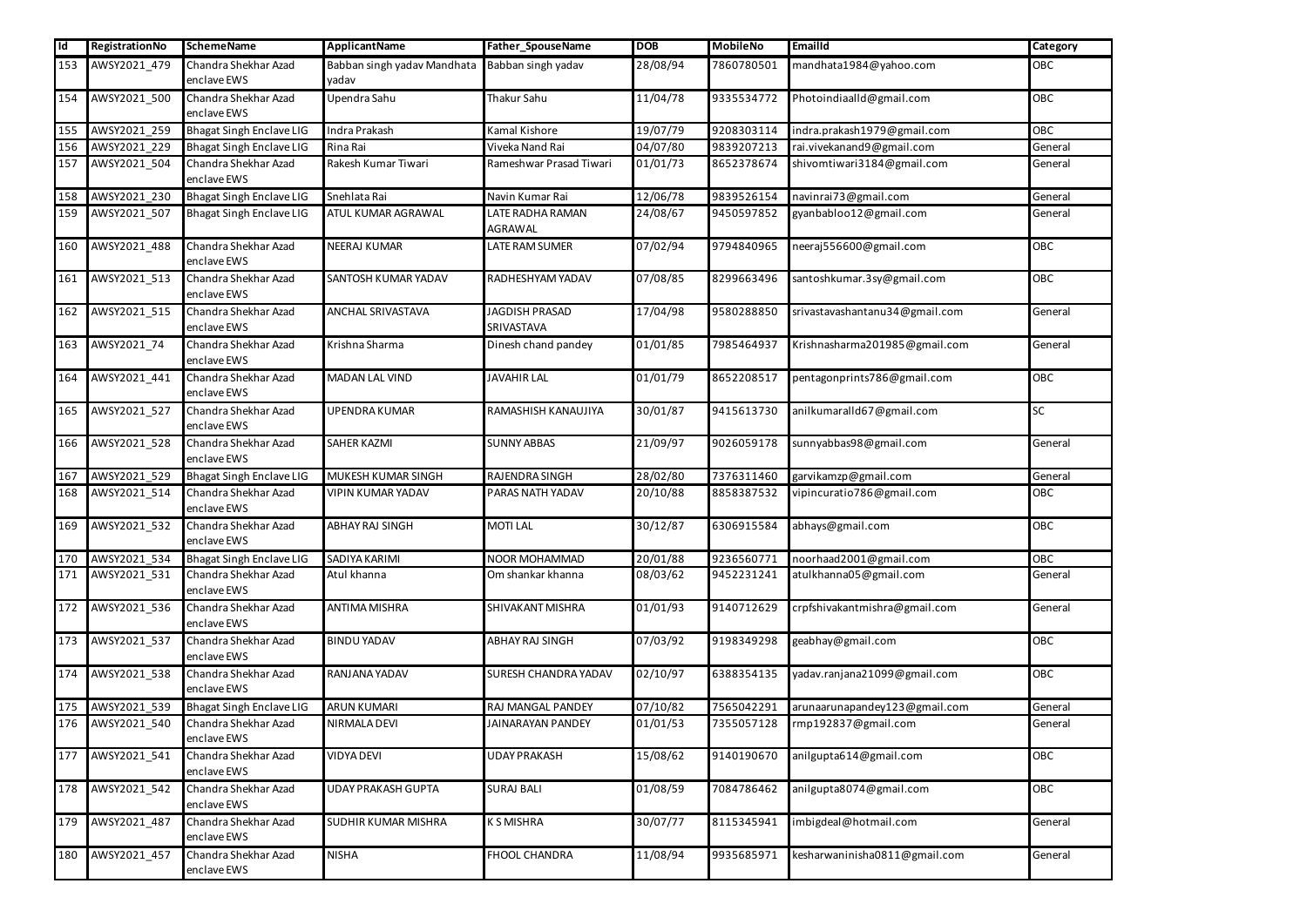| $\overline{\mathsf{Id}}$ | RegistrationNo | <b>SchemeName</b>                   | <b>ApplicantName</b>                        | Father_SpouseName                  | <b>DOB</b> | <b>MobileNo</b> | Emailld                       | Category    |
|--------------------------|----------------|-------------------------------------|---------------------------------------------|------------------------------------|------------|-----------------|-------------------------------|-------------|
| 181                      | AWSY2021_489   | Chandra Shekhar Azad<br>enclave EWS | Arpit kesharwani                            | Mahesh chandra kesharwani 31/08/94 |            | 6386890509      | arpitkesharwani220@gmail.com  | General     |
| 182                      | AWSY2021_546   | Chandra Shekhar Azad<br>enclave EWS | RAHUL AVADHNARAYAN YADAV AVADHNARAYAN YADAV |                                    | 01/11/91   | 9702108430      | rahulyadav.91ry@gmail.com     | OBC         |
| 183                      | AWSY2021_54    | <b>Bhagat Singh Enclave LIG</b>     | SARITA SRIVASTAVA                           | LATE VASISTH LAL<br>SRIVASTAVA     | 04/06/70   | 9335150030      | saritapramod1@gmail.com       | General     |
| 184                      | AWSY2021_471   | Chandra Shekhar Azad<br>enclave EWS | KAJAL SRIVASTAVA                            | AMIT SRIVASTAVA                    | 01/01/87   | 9519084583      | amit.srivastava1432@gmail.com | General     |
| 185                      | AWSY2021_338   | Chandra Shekhar Azad<br>enclave EWS | Amit Kumar Singh                            | Shyam Pratap Singh                 | 03/04/77   | 9336567839      | sujeetsinghrocks@gmail.com    | Handicapped |
| 186                      | AWSY2021_547   | <b>Bhagat Singh Enclave LIG</b>     | Rajnath singh                               | Hari shanakar singh                | 15/04/83   | 8188910001      | rajnathsingh0099@gmail.com    | General     |
| 187                      | AWSY2021_548   | Chandra Shekhar Azad<br>enclave EWS | ASHOK KUMAR RAJBALI YADAV                   | RAJBALI YADAV                      | 02/05/84   | 9838494783      | shreyash5543@gmail.com        | OBC         |
| 188                      | AWSY2021_511   | Chandra Shekhar Azad<br>enclave EWS | SANGEETA JAISWAL                            | <b>DILIP KUMAR</b>                 | 14/02/83   | 8090241296      | 1003jaiswal1003@gmail.com     | OBC         |
| 189                      | AWSY2021_516   | Chandra Shekhar Azad<br>enclave EWS | Brijesh Kumar Maurya                        | Malkhande Maurya                   | 15/06/88   | 6388932412      | bk2813497@gmail.com           | OBC         |
| 190                      | AWSY2021_549   | <b>Bhagat Singh Enclave LIG</b>     | <b>VINITA SINGH</b>                         | DIG VIJAY SINGH                    | 16/04/84   | 9838220555      | digvijay82singh@gmail.com     | General     |
| 191                      | AWSY2021_301   | <b>Bhagat Singh Enclave LIG</b>     | Ajay kumar                                  | Kalp nath                          | 11/07/90   | 9015609044      | Ajaykumar131187@gmail.com     | OBC         |
| 192                      | AWSY2021_554   | Chandra Shekhar Azad<br>enclave EWS | Shivam Kumar Srivastava                     | Jitendra Kumar Srivastava          | 24/01/02   | 7985469115      | shubhamdreamz94@gmail.com     | General     |
| 193                      | AWSY2021_472   | <b>Bhagat Singh Enclave LIG</b>     | <b>VISHNU DEO GUPTA</b>                     | MUNI DEO GUPTA                     | 30/06/46   | 9415309988      | vishnudeo13@gmail.com         | General     |
| 194                      | AWSY2021_466   | Chandra Shekhar Azad<br>enclave EWS | Naveen Kumar Maurya                         | <b>Babulal Maurya</b>              | 25/07/93   | 9451037243      | naveenmobile583@gmail.com     | OBC         |
| 195                      | AWSY2021_558   | <b>Bhagat Singh Enclave LIG</b>     | <b>VIJAY SHANKAR GUPTA</b>                  | SHIV LAL GUPTA                     | 23/08/87   | 8887715145      | vijay.iamr@gmail.com          | OBC         |
| 196                      | AWSY2021 560   | <b>Bhagat Singh Enclave LIG</b>     | Dheerendra pratap singh                     | Narsingh Bahadur singh             | 03/08/79   | 9336670370      | dheerendrasingh3879@gmail.com | General     |
| 197                      | AWSY2021_477   | <b>Bhagat Singh Enclave LIG</b>     | Neeraj Sirvastava                           | Virendra kumar Srivastava          | 25/11/73   | 9721458609      | nrreajalld24@yahoo.co.in      | General     |
| 198                      | AWSY2021_561   | Chandra Shekhar Azad<br>enclave EWS | Deepak Jaiswal                              | Sant lal jaiswal                   | 21/07/85   | 7235896100      | deepakjayswal287@gmail.com    | OBC         |
| 199                      | AWSY2021_408   | Chandra Shekhar Azad<br>enclave EWS | <b>VIRENDRA SHANKAR MAURYA</b>              | RAMA SHANKAR MAURYA                | 20/07/89   | 9451598724      | virendramaurya121@gmail.com   | OBC         |
| 200                      | AWSY2021_562   | Chandra Shekhar Azad<br>enclave EWS | AJAY KUMAR TIWARI                           | SANT LAL TEWARI                    | 01/07/86   | 9919067705      | shagun30083@gmail.com         | OBC         |
| 201                      | AWSY2021_564   | Chandra Shekhar Azad<br>enclave EWS | <b>URMILA GUPTA</b>                         | JAGDISH PRASAD GUPTA               | 01/01/60   | 9918672478      | kumaryogeshgupta@gmail.com    | General     |
| 202                      | AWSY2021_565   | Chandra Shekhar Azad<br>enclave EWS | <b>VIKAS KUMAR SHUKLA</b>                   | SANTOSH KUMAR SHUKLA               | 28/07/82   | 7304556165      | vikas.rlic28@gmail.com        | General     |
| 203                      | AWSY2021_470   | Chandra Shekhar Azad<br>enclave EWS | DHEERENDRATIWARI                            | DINESH KUMAR TIWARI                | 13/12/87   | 9450106122      | dheeru13121987@gmail.com      | General     |
| 204                      | AWSY2021_567   | Chandra Shekhar Azad<br>enclave EWS | Urmila Singh                                | Amar singh                         | 01/03/55   | 9936117812      | Singhjasbeer1961@gmail.com    | General     |
| 205                      | AWSY2021_570   | Chandra Shekhar Azad<br>enclave EWS | <b>MANISH KUMAR</b>                         | <b>LATE RAM SUMER</b>              | 01/08/89   | 9794969709      | jmjaiswalmanish24@gmail.com   | OBC         |
| 206                      | AWSY2021_559   | Chandra Shekhar Azad<br>enclave EWS | Neetu Singh                                 | Sarabjeet Singh                    | 02/04/82   | 9415613507      | singharuneet@gmail.com        | General     |
| 207                      | AWSY2021_506   | <b>Bhagat Singh Enclave LIG</b>     | Rajnarain Shukla                            | Ram Charitra Shukla                | 15/12/57   | 9336071383      | rajnarain12@gmail.com         | General     |
| 208                      | AWSY2021_283   | Chandra Shekhar Azad<br>enclave EWS | Kshitij Patil                               | Shiv Mangal prasad                 | 18/05/02   | 9910885926      | pavan14dec@gmail.com          | SC          |
| 209                      | AWSY2021_266   | <b>Bhagat Singh Enclave LIG</b>     | Sujeet Kumar Singh                          | Shyam Pratap Singh                 | 26/08/85   | 7007353007      | sujeetup2012@yahoo.co.in      | General     |
| 210                      | AWSY2021_493   | <b>Bhagat Singh Enclave LIG</b>     | <b>SAVITRI SHARMA</b>                       | VISHWANATH SHARMA                  | 01/05/88   | 9935116666      | savitrisharma1988@gmail.com   | General     |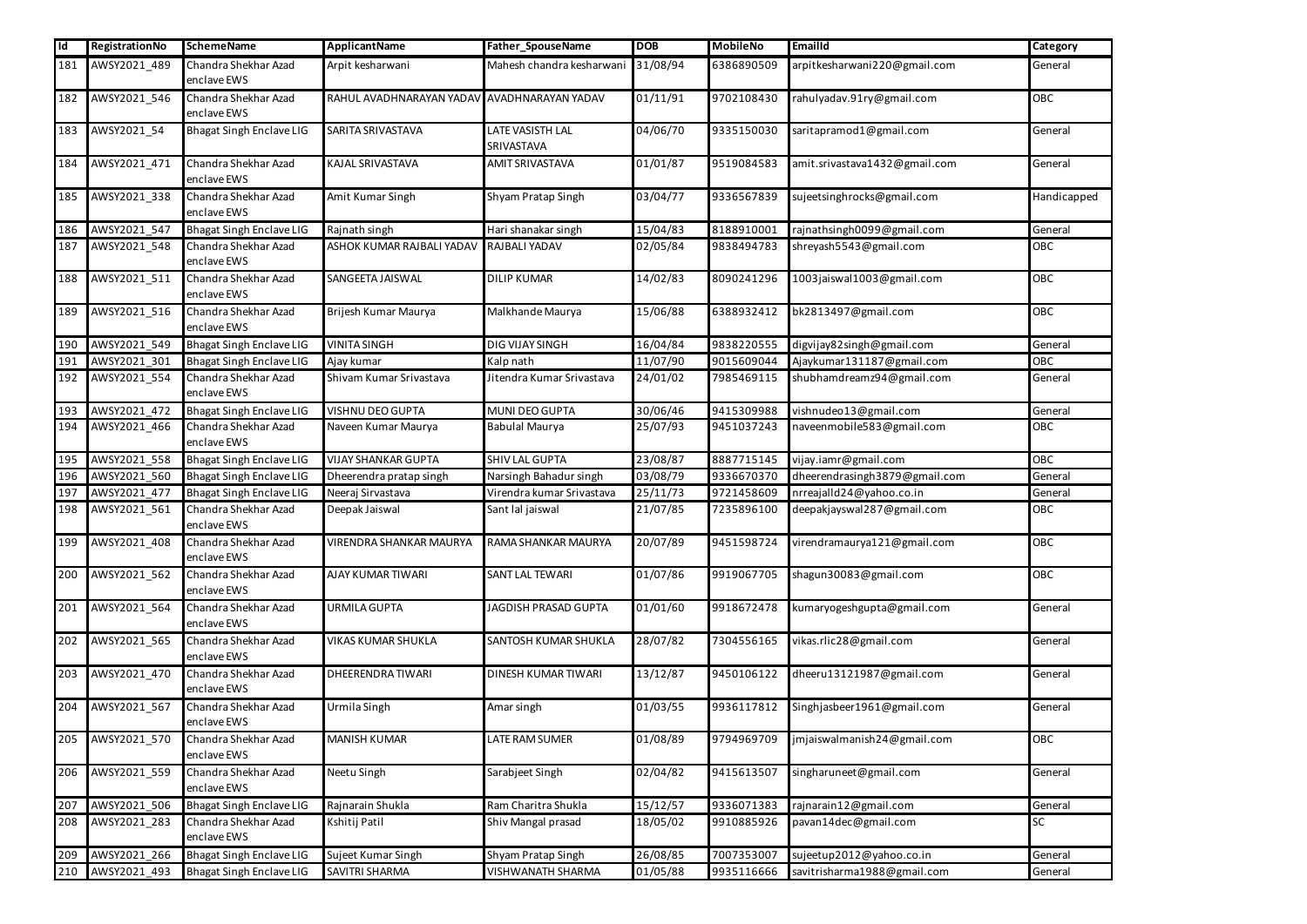| <b>Id</b>  | RegistrationNo               | <b>SchemeName</b>                                                  | <b>ApplicantName</b>                   | Father_SpouseName                        | <b>DOB</b>           | <b>MobileNo</b>          | Emailld                                                | Category       |
|------------|------------------------------|--------------------------------------------------------------------|----------------------------------------|------------------------------------------|----------------------|--------------------------|--------------------------------------------------------|----------------|
| 211        | AWSY2021_571                 | <b>Bhagat Singh Enclave LIG</b>                                    | <b>AMBUJ SINGH</b>                     | RAM NARAYAN SINGH                        | 20/06/95             | 7388303139               | singhambuj1992@gmail.com                               | OBC            |
| 212        | AWSY2021_343                 | <b>Bhagat Singh Enclave LIG</b>                                    | <b>VEENA SONI</b>                      | LAXMAN SHAH                              | 20/12/74             | 8840499511               | mahakgoldsmith6@gmail.com                              | General        |
| 213        | AWSY2021_575                 | Chandra Shekhar Azad                                               | <b>SARVESH MANI</b>                    | RAJENDRA MANI                            | 17/10/93             | 7651981257               | sarveshmani866@gmail.com                               | General        |
|            |                              | enclave EWS                                                        |                                        |                                          |                      |                          |                                                        |                |
| 214        | AWSY2021_573                 | Chandra Shekhar Azad                                               | sanjay kumar dwivedu                   | indra mani dwivedi                       | 05/10/72             | 8840981907               | skdlaw96@gmail.com                                     | General        |
|            |                              | enclave EWS                                                        |                                        |                                          |                      |                          |                                                        |                |
| 215        | AWSY2021_577                 | Chandra Shekhar Azad                                               | <b>ROSHANI TIWARI</b>                  | <b>ACCHELAL TIWARI</b>                   | 08/12/95             | 6394607058               | roshanitiwari9120@gmail.com                            | General        |
|            |                              | enclave EWS                                                        |                                        |                                          |                      |                          |                                                        |                |
| 216        | AWSY2021_578                 | <b>Bhagat Singh Enclave LIG</b>                                    | REETA KUMARI                           | <b>JAGDHARI</b>                          | 11/01/72             | 8318374058               | reeta11176@gmail.com                                   | <b>SC</b>      |
| 217        | AWSY2021_579                 | <b>Bhagat Singh Enclave LIG</b>                                    | NISHA DANDONA                          | RAJENDRA CHAWLA                          | 08/01/73             | 9415218957               | mdandona12@gmail.com                                   | General        |
| 218        | AWSY2021_287                 | <b>Bhagat Singh Enclave LIG</b>                                    | Devarshi Singh                         | Ajay Vikram Singh                        | 07/04/01             | 9140877197               | satyammishra3190137@gmail.com                          | General        |
| 219        | AWSY2021_130                 | <b>Bhagat Singh Enclave LIG</b>                                    | RAJESH SHARMA                          | MR. ISHWAR CHANDRA                       | 01/01/72             | 9452784827               | punamsharma01011983@gmail.com                          | General        |
|            |                              |                                                                    |                                        | <b>SHARMA</b>                            |                      |                          |                                                        |                |
| 220        | AWSY2021_456                 | <b>Bhagat Singh Enclave LIG</b>                                    | Srishti shukla                         | Jitendra kumar shukla                    | 08/12/88             | 7007424114               | Gmdicalld@gmail.com                                    | General        |
| 221        | AWSY2021_455                 | <b>Bhagat Singh Enclave LIG</b>                                    | Shweta                                 | Keshav prasad shukla                     | 06/02/83             | 9451839315               | Keshav.biotech@gmail.com                               | General        |
| 222        | AWSY2021_589                 | <b>Bhagat Singh Enclave LIG</b>                                    | Nishant Gulati                         | Gulshan Gulati                           | 25/04/91             | 9580005789               | ngulati95@gmail.com                                    | General        |
| 223        | AWSY2021_61                  | Chandra Shekhar Azad<br>enclave EWS                                | <b>VINIT MISHRA</b>                    | Mr. RAJANIKANT MISHRA                    | 15/07/96             | 8090734795               | dikshamishragkvp@gmail.com                             | General        |
| 224        | AWSY2021_615                 | Chandra Shekhar Azad<br>enclave EWS                                | Subhash kesarwani                      | Let kandhai lal kesarwani                | 02/01/87             | 9889985984               | subhashkesarwani33@gmail.com                           | General        |
| 225        | AWSY2021_616                 | <b>Bhagat Singh Enclave LIG</b>                                    | Ajay Kumar Singh                       | Late Vikram Singh                        | 17/08/87             | 9235000075               | ajaykumarsingh015@gmail.com                            | General        |
| 226        | AWSY2021_574                 | Chandra Shekhar Azad                                               | poonam dwivedi                         | ram charitra pandey                      | 28/06/79             | 8858956504               | pdald80@gmail.com                                      | General        |
|            |                              | enclave EWS                                                        |                                        |                                          |                      |                          |                                                        |                |
| 227        | AWSY2021_543                 | <b>Bhagat Singh Enclave LIG</b>                                    | Ananya                                 | Rajesh jaiswal                           | 01/09/90             | 9336135110               | pavanjaiswal22014@gmail.com                            | OBC            |
| 228        | AWSY2021_544                 | <b>Bhagat Singh Enclave LIG</b>                                    | Anupam Jaiswal                         | Bharat Bhushan Jaiswal                   | 11/12/81             | 9839322078               | anupamjaiswal1980@gmail.com                            | OBC            |
| 229        | AWSY2021_568                 | Chandra Shekhar Azad                                               | <b>DIKSHAJAISWAL</b>                   | MURARILAL JAISWAL                        | 08/01/94             | 7785918084               | dikshajais.jan@gmail.com                               | OBC            |
|            |                              | enclave EWS                                                        |                                        |                                          |                      |                          |                                                        |                |
| 230        | AWSY2021_605                 | Chandra Shekhar Azad                                               | Sanyogita devi                         | Rajesh kumar tiwari                      | 16/07/77             | 8318861782               | Tiwarirajesh1666@gmail.com                             | General        |
|            |                              | enclave EWS                                                        |                                        |                                          |                      |                          |                                                        |                |
| 231<br>232 | AWSY2021_502<br>AWSY2021 203 | <b>Bhagat Singh Enclave LIG</b><br><b>Bhagat Singh Enclave LIG</b> | Jay prakash<br><b>DEEPTI YOGESHWAR</b> | Anil kumar singh<br>SURYA NATH YOGESHWAR | 05/01/84<br>02/06/85 | 8855020337<br>9305033905 | jaiprakash1548@gmail.com                               | General<br>OBC |
| 233        |                              | <b>Bhagat Singh Enclave LIG</b>                                    | <b>LALTI DEVI</b>                      | <b>INDRESHAN</b>                         | 03/08/77             | 7985154840               | deepti.yogeshwar83@gmail.com<br>indrasen7922@gmail.com | OBC            |
| 234        | AWSY2021_626<br>AWSY2021_563 | Chandra Shekhar Azad                                               | <b>SUDHIR KUMAR SINGH</b>              | TRIBHUN NATH SINGH                       | 15/05/69             | 9451713148               | dr.chandravanshi@gmail.com                             | General        |
|            |                              | enclave EWS                                                        |                                        |                                          |                      |                          |                                                        |                |
| 235        | AWSY2021 627                 | Chandra Shekhar Azad                                               | <b>VIPIN KUMAR</b>                     | KAMALA SHANKAR                           | 01/10/95             | 8840868324               | yadavevipin05@gmail.com                                | <b>OBC</b>     |
|            |                              | enclave EWS                                                        |                                        |                                          |                      |                          |                                                        |                |
| 236        | AWSY2021 634                 | <b>Bhagat Singh Enclave LIG</b>                                    | Ravindra Kumar Singh                   | Bechai Singh                             | 01/09/68             | 9415366655               | maitri10087@gmail.com                                  | General        |
| 237        | AWSY2021_608                 | Chandra Shekhar Azad                                               | <b>RAVI KUMAR</b>                      | <b>BHOLANATH</b>                         | 03/04/98             | 7786034416               | bigbossravi7786@gmail.com                              | OBC            |
|            |                              | enclave EWS                                                        |                                        |                                          |                      |                          |                                                        |                |
| 238        | AWSY2021_503                 | <b>Bhagat Singh Enclave LIG</b>                                    | Poonam devi                            | Santosh kumar singh                      | 03/02/88             | 9456381451               | santoshpoonam06@gmail.com                              | General        |
| 239        | AWSY2021_602                 | <b>Bhagat Singh Enclave LIG</b>                                    | SANJIV KUMAR KANOJIYA                  | MURARI LAL                               | 14/01/89             | 7071829588               | sanjeevkumar58259@gmail.com                            | <b>SC</b>      |
| 240        | AWSY2021_632                 | <b>Bhagat Singh Enclave LIG</b>                                    | Shashi Prakash Dubey                   | Aditya Prasad Dubey                      | 18/10/86             | 9935990485               | dubeyshashi170@gmail.com                               | General        |
| 241        | AWSY2021_557                 | <b>Bhagat Singh Enclave LIG</b>                                    | <b>PREETI SAROJ</b>                    | SRIRAM SAROJ                             | 10/04/91             | 9140028518               | sarojpreeti763@gmail.com                               | <b>SC</b>      |
| 242        | AWSY2021_569                 | <b>Bhagat Singh Enclave LIG</b>                                    | <b>ANJU DEVI</b>                       | <b>VINOD KUMAR</b>                       | 10/07/74             | 9616119927               | gk776692@gmail.com                                     | <b>SC</b>      |
| 243        | AWSY2021_313                 | <b>Bhagat Singh Enclave LIG</b>                                    | Mahendar Singh                         | Gayan Singh                              | 01/05/84             | 6387603842               | mahendrasingh198411@gmail.com                          | General        |
| 244        | AWSY2021_642                 | Chandra Shekhar Azad<br>enclave EWS                                | SHEKHAR ANAND SINGH                    | SATYENDRA PRATAP SINGH                   | 18/02/02             | 9616111436               | ashekhar6564@gmail.com                                 | General        |
| 245        | AWSY2021_509                 | <b>Bhagat Singh Enclave LIG</b>                                    | DHARMENDRA KUMAR<br>JAISWAL            | LATE JEEVAN PRAKASH                      | 01/10/86             | 7080601682               | dharmendra.jaiswal1086@gmail.com                       | OBC            |